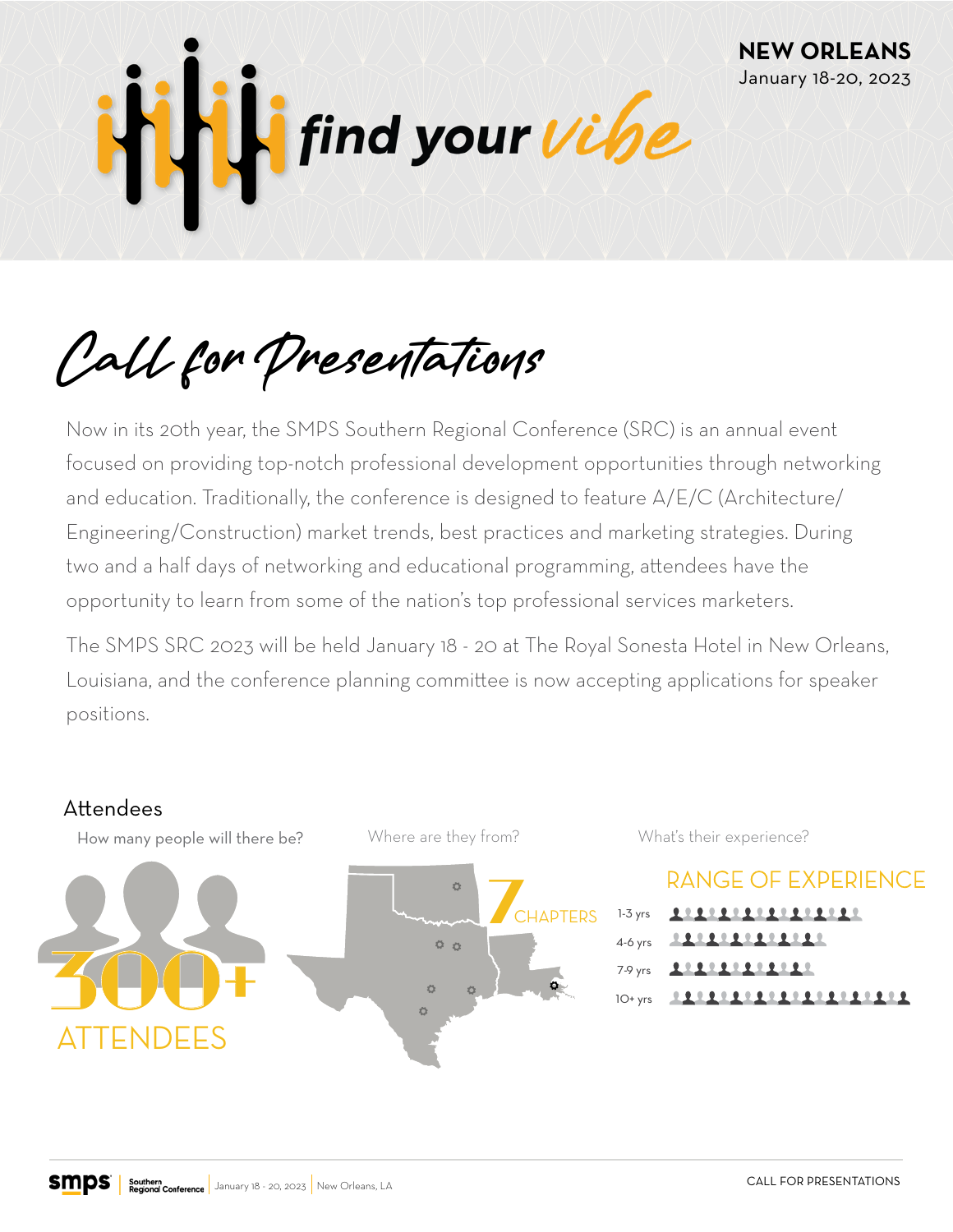

### SPEAKER BENEFITS

Speakers who are selected to present during the 2023 SMPS Southern Regional Conference will enjoy:

- Full-conference registration worth approximately \$600, which includes all conference meals and sessions, one ticket to the opening reception on Wednesday evening, and admission to the Thursday evening event
- Reimbursed transportation costs (airfare, baggage, taxi, mileage, etc) of up to \$500/single speaker or \$750/two or more speakers
- One night's stay at the conference hotel per session
- Speaker-only dinner on Wednesday evening valued at \$200/plate
- Reputation as an industry expert in respective specialty areas
- Exposure to a prospective audience of 300+ A/E/C leaders in attendance in addition to the 4,000 audience for Texas, Oklahoma, and Louisiana
- Opportunity to build new business
- Opportunity to find additional speaking opportunities for SMPS chapters and regional conferences
- An evaluation summary from session participants

## **TOPICS**

Because of the many hats A/E/C marketers wear at their firms, we're committed to providing SMPS SRC attendees with presenters whose specialties range from proposals and business development to brand management and marketing team leadership. All topics pertaining to A/E/C marketing will be considered, but ultimately, we're looking for marketing authorities who can present new ideas in fresh ways that will make a lasting impact on our conference attendees.



**NEW ORLEANS** January 18-20, 2023

### Proposals

Business Development

Brand Management

- Marketing Team
- Leadership

Content Marketing & more!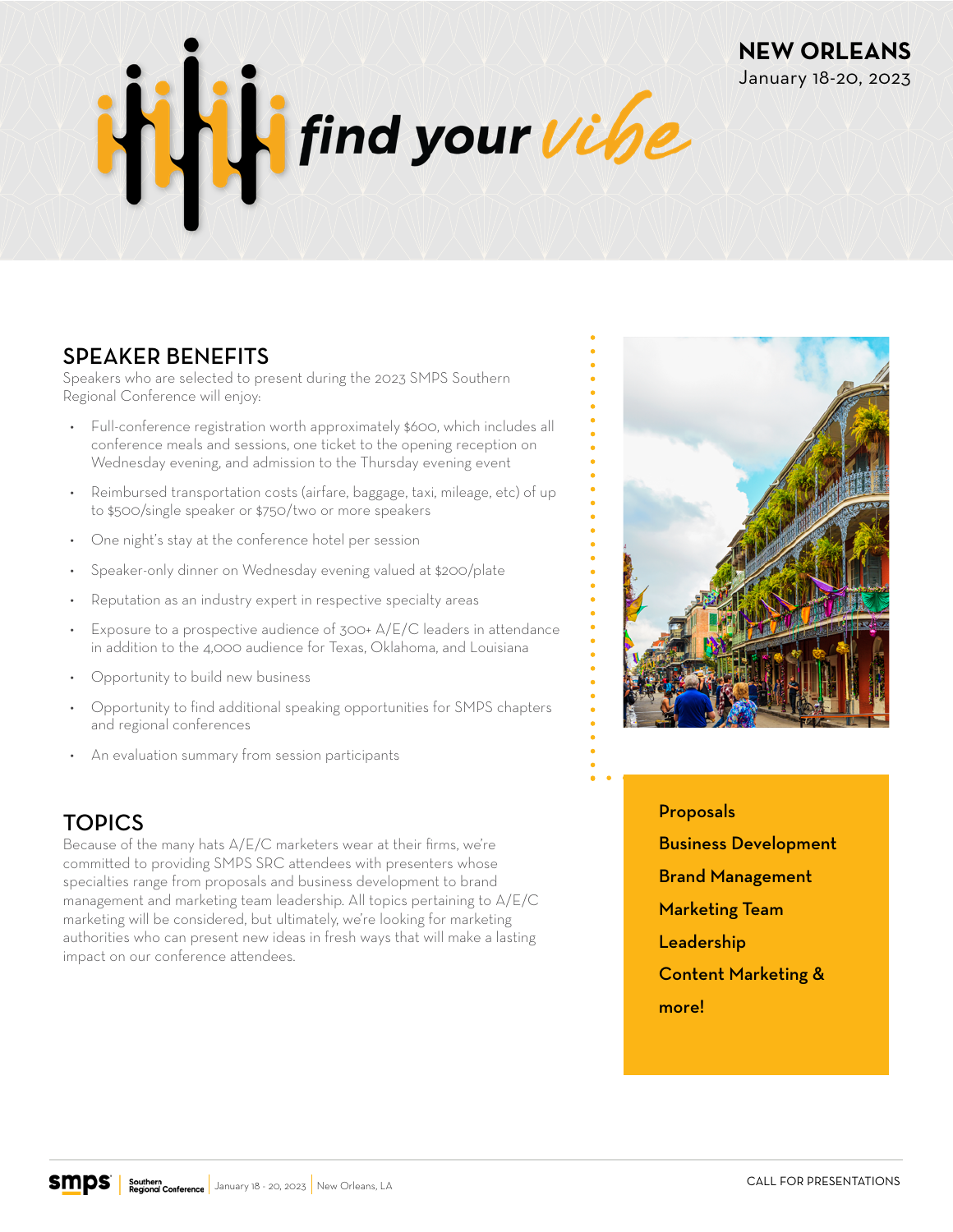

# PROGRAM FORMATS

Educational programs will include approximately 21 sessions running 45 minutes each (or longer for workshops, as approved by committee).

### **Program formats include the following:**

**Lecture:** While lectures typically consist of a speaker providing the attendees with information, this format should incorporate a 10-minute question-and-answer segment to actively engage learners.

**Panel Discussion:** Panel discussions give attendees the opportunity to hear three to four viewpoints on a specific topic. Concluding with an extensive question-and-answer session, this format gives attendees direct access to experts. Panels are limited in size to no more than one moderator and three panelists.

**Workshops:** Workshops are hands-on learning experiences that use group discussion, exercises, demonstrations, and case studies.

## EXPECTED SPEAKER ATTENDANCE

Selected speakers are expected to provide ample time between their arrival to and departure from the conference in order to accommodate their respective presentation time. We recommend arriving to the conference the day/night before the designated presentation time and leaving late in the day following the presentation, or speakers are welcome to stay for the duration of the conference at their own expense.

### Submissions

When is the deadline?



**NEW ORLEANS** January 18-20, 2023

#### Where do you submit?

### **Email the form to:**

[srcsmps@gmail.com](mailto:srcsmps%40gmail.com?subject=SRC%202022%20Call%20for%20Presentations)

**Form is online:** https:// [smps-src.org/home/call-for](https://smps-src.org/home/call-for-presentations-2/)presentations-2/

Questions?

#### **Michelle Morrow**

**morrowm@gejohnson.com**

2023 SMPS SRC, Programs Chair om<br>ms Chair<br>**Property Chair**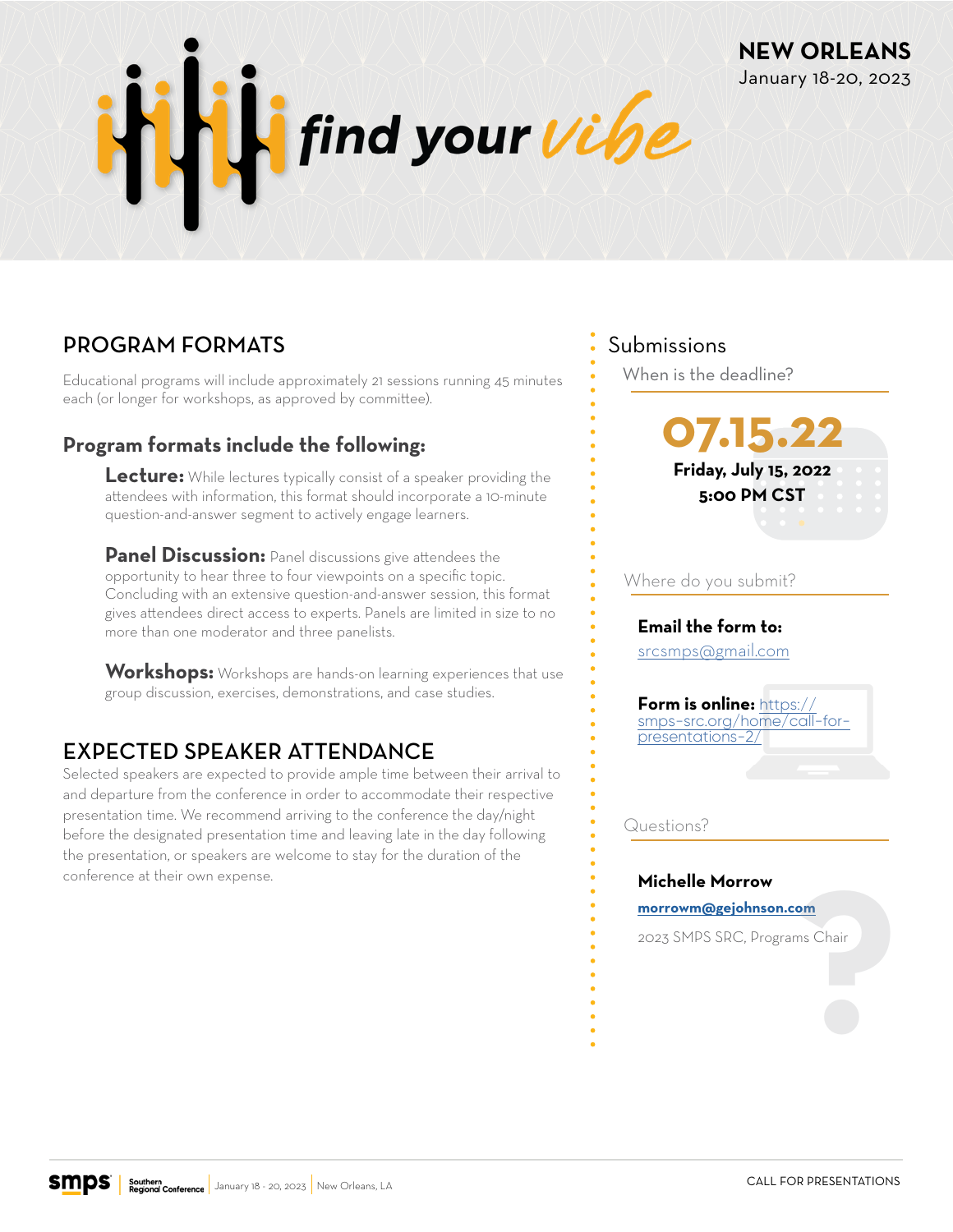

## PROGRAM APPLICATION PART 1: SESSION INFORMATION

Session Title

Session Description (150 words max.)

Takeaways / Action Items (three to five)

|    | <b>I</b> . The contract of the contract of the contract of the contract of the contract of the contract of the contract of |
|----|----------------------------------------------------------------------------------------------------------------------------|
| 2. |                                                                                                                            |
|    |                                                                                                                            |
| 3. |                                                                                                                            |
| 4  |                                                                                                                            |
| 5. |                                                                                                                            |
|    |                                                                                                                            |

#### Target Audience

 $\Box$  Beginner (1-3 years of experience in the industry or brand new to the topic)

 $\Box$  Intermediate (4-7 years of experience or some previous knowledge on the topic)

 $\Box$  Advanced (8 + years of experience or someone with advanced knowledge of the topic)

Program Format (panel, lecture, etc.)  $\parallel$   $\parallel$   $\parallel$  if Other, please list: Lecture Panel Discussion Roundtable Discussion Workshop Best Practices Other

If providing handouts, please describe:

If this program has been presented previously, please indicate when, where, and provide evaluation scores/references.

A/V Requirements

Track Assignment (place a check mark next to the track which best fits your program)

Compose - Adobe Creative Suite, graphic design, social media, websites, branding

Forte - Recruitment strategy, marketing strategy, marketing plans, video

Crescendo - Business development, customer experience, leadership, financial/ operations